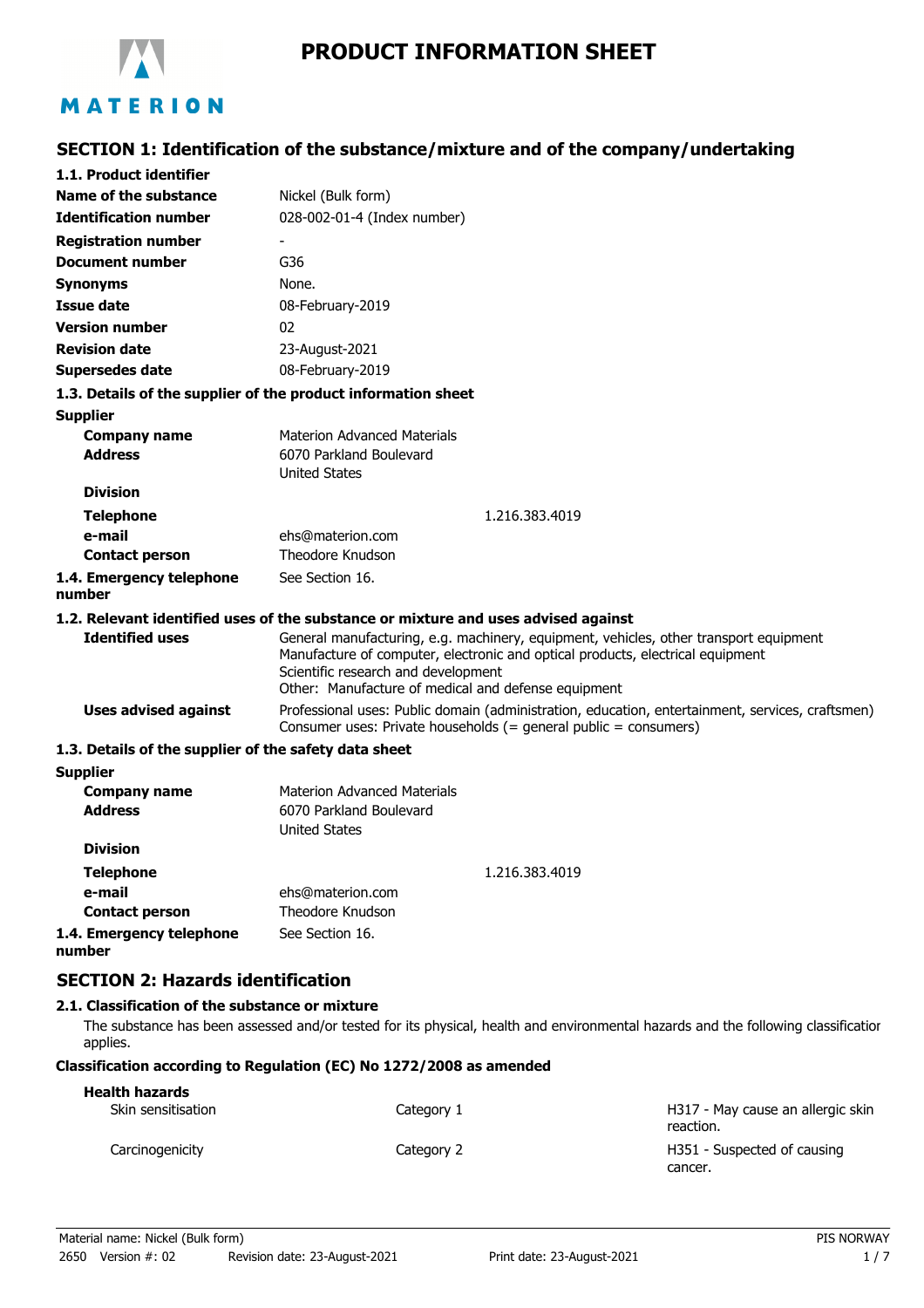H372 - Causes damage to organs (respiratory system) through prolonged or repeated exposure by inhalation.

Hazard summary May cause an allergic skin reaction. Suspected of causing cancer. Causes damage to organs through prolonged or repeated exposure.

#### **2.2. Label elements**

| Label according to Regulation (EC) No. 1272/2008 as amended |                    |
|-------------------------------------------------------------|--------------------|
| <b>Contains:</b>                                            | Nickel (Bulk form) |

**Hazard pictograms**



| Signal word              | Danger                                                                                                |
|--------------------------|-------------------------------------------------------------------------------------------------------|
| <b>Hazard statements</b> |                                                                                                       |
| H317                     | May cause an allergic skin reaction.                                                                  |
| H351                     | Suspected of causing cancer.                                                                          |
| H372                     | Causes damage to organs (respiratory system) through prolonged or repeated exposure by<br>inhalation. |

#### **Precautionary statements**

| <b>Prevention</b>                 |                                                                                                     |
|-----------------------------------|-----------------------------------------------------------------------------------------------------|
| P <sub>201</sub>                  | Obtain special instructions before use.                                                             |
| P <sub>202</sub>                  | Do not handle until all safety precautions have been read and understood.                           |
| P <sub>260</sub>                  | Do not breathe dust/fume/gas/mist/vapours/spray.                                                    |
| P <sub>264</sub>                  | Wash thoroughly after handling.                                                                     |
| P <sub>270</sub>                  | Do not eat, drink or smoke when using this product.                                                 |
| P <sub>272</sub>                  | Contaminated work clothing should not be allowed out of the workplace.                              |
| P273                              | Avoid release to the environment.                                                                   |
| P <sub>280</sub>                  | Wear protective gloves/protective clothing/eye protection/face protection.                          |
| <b>Response</b>                   |                                                                                                     |
| $P302 + P350$                     | If on skin: Wash with plenty of water.                                                              |
| $P308 + P313$                     | If exposed or concerned: Get medical advice/attention.                                              |
| $P362 + P364$                     | Take off contaminated clothing and wash it before reuse.                                            |
| <b>Storage</b>                    |                                                                                                     |
| P405                              | Store locked up.                                                                                    |
| <b>Disposal</b>                   |                                                                                                     |
| P501                              | Dispose of contents/container in accordance with local/regional/national/international regulations. |
| Supplemental label<br>information | For further information, please contact the Product Stewardship Department at $+1.216.383.4019$ .   |
| 2.3. Other hazards                | Not a PBT or vPvB substance or mixture.                                                             |

### **SECTION 3: Composition/information on ingredients**

#### **3.1. Substances**

#### **General information**

| <b>Chemical name</b> | $\frac{0}{0}$                                                             | No.                          | CAS-No. / EC REACH Registration No. Index No. |              | <b>Notes</b> |
|----------------------|---------------------------------------------------------------------------|------------------------------|-----------------------------------------------|--------------|--------------|
| Nickel (Bulk form)   | 100                                                                       | 7440-02-0<br>$231 - 111 - 4$ | $\overline{\phantom{a}}$                      | 028-002-01-4 |              |
|                      | <b>Classification:</b> Skin Sens. 1; H317, Carc. 2; H351, STOT RE 1; H372 |                              |                                               |              | 7.S          |

### **SECTION 4: First aid measures**

General information **If** you feel unwell, seek medical advice (show the label where possible).

### **4.1. Description of first aid measures**

| <b>Inhalation</b>   | Move to fresh air. Call a physician if symptoms develop or persist.                      |
|---------------------|------------------------------------------------------------------------------------------|
| <b>Skin contact</b> | Wash off with soap and water. Get medical attention if irritation develops and persists. |
| Eye contact         | Rinse with water. Get medical attention if irritation develops and persists.             |
| <b>Ingestion</b>    | Rinse mouth. Get medical attention if symptoms occur.                                    |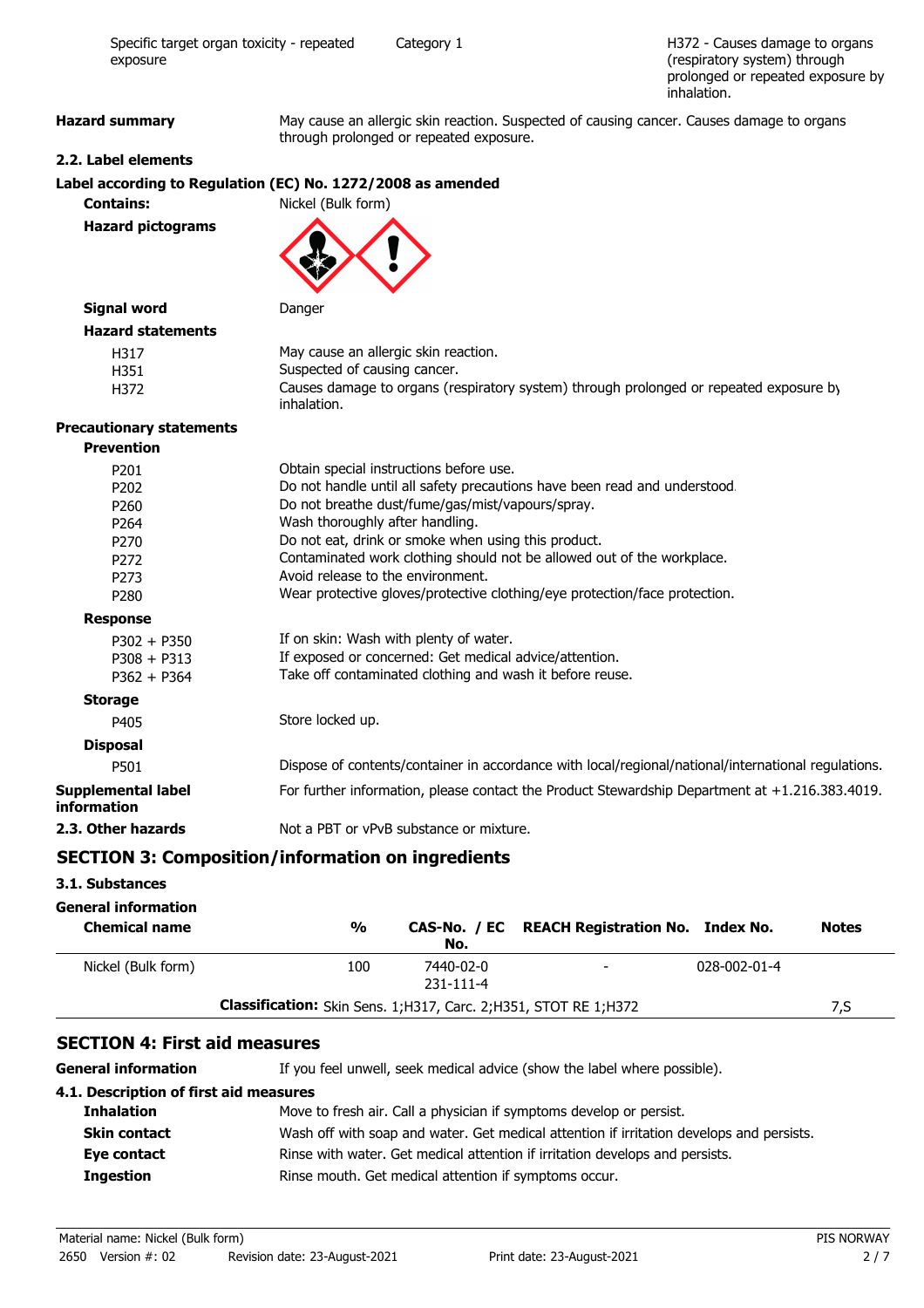| 4.2. Most important<br>symptoms and effects, both<br>acute and delayed                     | May cause an allergic skin reaction.                                                       |
|--------------------------------------------------------------------------------------------|--------------------------------------------------------------------------------------------|
| 4.3. Indication of any<br>immediate medical attention<br>and special treatment<br>needed   | Treat symptomatically.                                                                     |
| <b>SECTION 5: Firefighting measures</b>                                                    |                                                                                            |
| <b>General fire hazards</b>                                                                | No unusual fire or explosion hazards noted.                                                |
| 5.1. Extinguishing media<br><b>Suitable extinguishing</b><br>media                         | Powder. Dry sand. Water Spray or Fog                                                       |
| Unsuitable extinguishing<br>media                                                          | Carbon dioxide (CO2).                                                                      |
| 5.2. Special hazards arising<br>from the substance or<br>mixture                           | No unusual fire or explosion hazards noted.                                                |
| 5.3. Advice for firefighters<br><b>Special protective</b><br>equipment for<br>firefighters | Wear suitable protective equipment.                                                        |
| <b>Special firefighting</b><br>procedures                                                  | Move containers from fire area if you can do so without risk.                              |
| <b>Specific methods</b>                                                                    | Use standard firefighting procedures and consider the hazards of other involved materials. |

## **SECTION 6: Accidental release measures**

## **6.1. Personal precautions, protective equipment and emergency procedures**

| For non-emergency<br>personnel                               | Keep unnecessary personnel away. Wear appropriate protective equipment and clothing during<br>clean-up. For personal protection, see section 8 of the PIS. |
|--------------------------------------------------------------|------------------------------------------------------------------------------------------------------------------------------------------------------------|
| For emergency<br>responders                                  | Keep unnecessary personnel away. Use personal protection recommended in Section 8 of the PIS.                                                              |
| 6.2. Environmental<br>precautions                            | Avoid discharge into drains, water courses or onto the ground.                                                                                             |
| 6.3. Methods and material for<br>containment and cleaning up | Stop the flow of material, if this is without risk. For waste disposal, see section 13 of the PIS.                                                         |
| 6.4. Reference to other<br>sections                          | For personal protection, see section 8 of the PIS. For waste disposal, see section 13 of the PIS.                                                          |
|                                                              |                                                                                                                                                            |

# **SECTION 7: Handling and storage**

| 7.1. Precautions for safe<br>handling                                   | Do not handle until all safety precautions have been read and understood. Wear appropriate<br>personal protective equipment. Wash hands thoroughly after handling. |
|-------------------------------------------------------------------------|--------------------------------------------------------------------------------------------------------------------------------------------------------------------|
| 7.2. Conditions for safe<br>storage, including any<br>incompatibilities | Store locked up. Store away from incompatible materials (see Section 10 of the PIS).                                                                               |
| 7.3. Specific end use(s)                                                | Not available.                                                                                                                                                     |

## **SECTION 8: Exposure controls/personal protection**

## **8.1. Control parameters**

## **Occupational exposure limits**

| <b>Material</b>                                      | Norway. Administrative Norms for Contaminants in the Workplace<br><b>Type</b> | <b>Value</b>           |  |
|------------------------------------------------------|-------------------------------------------------------------------------------|------------------------|--|
| Nickel (Bulk form) (CAS<br>7440-02-0)                | TLV                                                                           | $0,05 \,\mathrm{mg/m}$ |  |
| <b>Biological limit values</b>                       | No biological exposure limits noted for the ingredient(s).                    |                        |  |
| <b>Recommended monitoring</b><br>procedures          | Follow standard monitoring procedures.                                        |                        |  |
| Derived no effect levels<br>(DNELs)                  | Not available.                                                                |                        |  |
| <b>Predicted no effect</b><br>concentrations (PNECs) | Not available.                                                                |                        |  |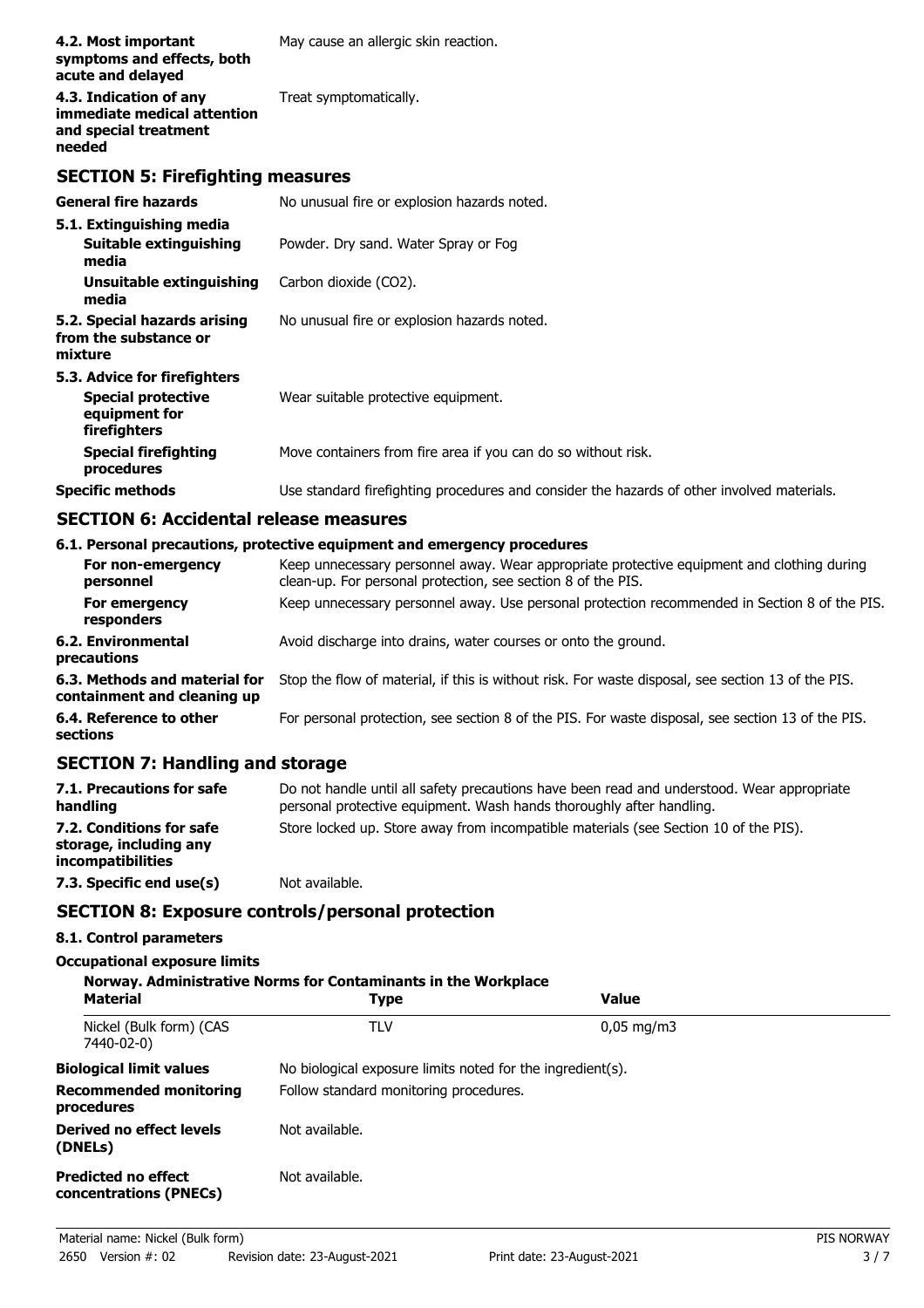| 8.2. Exposure controls                     |                                                                                                                                                                                                                                                                                                                                                                    |
|--------------------------------------------|--------------------------------------------------------------------------------------------------------------------------------------------------------------------------------------------------------------------------------------------------------------------------------------------------------------------------------------------------------------------|
| <b>Appropriate engineering</b><br>controls | Good general ventilation should be used. Ventilation rates should be matched to conditions. If<br>applicable, use process enclosures, local exhaust ventilation, or other engineering controls to<br>maintain airborne levels below recommended exposure limits. If exposure limits have not been<br>established, maintain airborne levels to an acceptable level. |
|                                            | Individual protection measures, such as personal protective equipment                                                                                                                                                                                                                                                                                              |
| <b>General information</b>                 | Use personal protective equipment as required. Personal protection equipment should be chosen<br>according to the CEN standards and in discussion with the supplier of the personal protective<br>equipment.                                                                                                                                                       |
| Eye/face protection                        | If contact is likely, safety glasses with side shields are recommended.                                                                                                                                                                                                                                                                                            |
| <b>Skin protection</b>                     |                                                                                                                                                                                                                                                                                                                                                                    |
| - Hand protection                          | Wear gloves to prevent metal cuts and skin abrasions during handling.                                                                                                                                                                                                                                                                                              |
| - Other                                    | Use personal protective equipment as required.                                                                                                                                                                                                                                                                                                                     |
| <b>Respiratory protection</b>              | In case of inadequate ventilation, use respiratory protection.                                                                                                                                                                                                                                                                                                     |
| <b>Thermal hazards</b>                     | Wear appropriate thermal protective clothing, when necessary.                                                                                                                                                                                                                                                                                                      |
| <b>Hygiene measures</b>                    | Observe any medical surveillance requirements. Contaminated work clothing should not be allowed<br>out of the workplace.                                                                                                                                                                                                                                           |
| <b>Environmental exposure</b><br>controls  | Good general ventilation should be used. Ventilation rates should be matched to conditions. If<br>applicable, use process enclosures, local exhaust ventilation, or other engineering controls to<br>maintain airborne levels below recommended exposure limits. If exposure limits have not been<br>established, maintain airborne levels to an acceptable level. |

# **SECTION 9: Physical and chemical properties**

## **9.1. Information on basic physical and chemical properties**

| <b>Appearance</b>                                   |                                     |
|-----------------------------------------------------|-------------------------------------|
| <b>Physical state</b>                               | Solid.                              |
| Form                                                | Solid.                              |
| Colour                                              | Grey metallic.                      |
| Odour                                               | None.                               |
| <b>Odour threshold</b>                              | Not applicable.                     |
| рH                                                  | Not applicable.                     |
| <b>Melting point/freezing point</b>                 | 1455 °C (2651 °F) / Not applicable. |
| Initial boiling point and<br>boiling range          | Not applicable.                     |
| <b>Flash point</b>                                  | Not applicable.                     |
| <b>Evaporation rate</b>                             | Not applicable.                     |
| Flammability (solid, gas)                           | None known.                         |
| <b>Upper/lower flammability or explosive limits</b> |                                     |
| <b>Explosive limit - lower (</b><br>%)              | Not applicable.                     |
| <b>Explosive limit - upper</b><br>(%)               | Not applicable.                     |
| <b>Explosive limit - upper (</b><br>%) temperature  | Not applicable. Not applicable.     |
| <b>Vapour pressure</b>                              | Not available.                      |
| <b>Vapour density</b>                               | Not applicable. Not applicable.     |
| <b>Relative density</b>                             | Not applicable.                     |
| Solubility(ies)                                     |                                     |
| Solubility (water)                                  | Insoluble.                          |
| <b>Partition coefficient</b><br>(n-octanol/water)   | Not applicable.<br>Not applicable.  |
| <b>Auto-ignition temperature</b>                    | Not applicable.                     |
| <b>Decomposition temperature</b>                    | Not applicable.                     |
| <b>Viscosity</b>                                    | Not applicable.                     |
| <b>Explosive properties</b>                         | Not explosive.                      |
| <b>Oxidising properties</b>                         | Not oxidising.                      |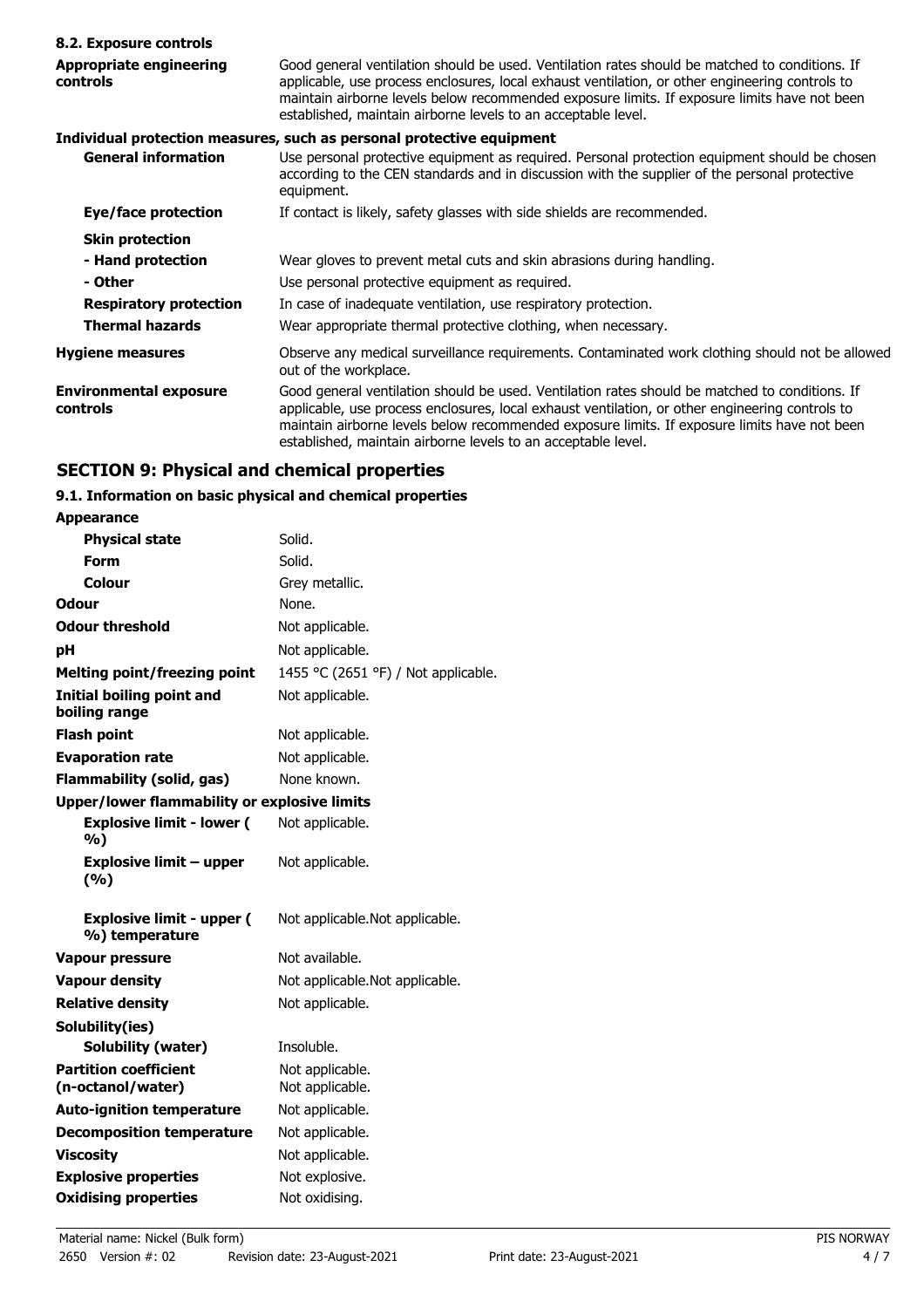| 9.2. Other information |                      |
|------------------------|----------------------|
| <b>Density</b>         | 8,91 g/cm3 estimated |
| Molecular formula      | Νi                   |
| Molecular weight       | 58,69 g/mol          |

## **SECTION 10: Stability and reactivity**

| 10.1. Reactivity                            | The product is stable and non-reactive under normal conditions of use, storage and transport                               |
|---------------------------------------------|----------------------------------------------------------------------------------------------------------------------------|
| 10.2. Chemical stability                    | Material is stable under normal conditions.                                                                                |
| 10.3. Possibility of hazardous<br>reactions | No dangerous reaction known under conditions of normal use.                                                                |
| 10.4. Conditions to avoid                   | Keep away from heat, hot surfaces, sparks, open flames and other ignition sources. Contact with<br>incompatible materials. |
| 10.5. Incompatible materials                | Strong acids.                                                                                                              |
| 10.6. Hazardous<br>decomposition products   | No hazardous decomposition products are known.                                                                             |

## **SECTION 11: Toxicological information**

**General information CCCUPATION** Occupational exposure to the substance or mixture may cause adverse effects.

| Information on likely routes of exposure                     |                                                               |                                                                                          |
|--------------------------------------------------------------|---------------------------------------------------------------|------------------------------------------------------------------------------------------|
| <b>Inhalation</b>                                            | Prolonged inhalation may be harmful.                          |                                                                                          |
| <b>Skin contact</b>                                          | May cause an allergic skin reaction.                          |                                                                                          |
| Eye contact                                                  | Not likely, due to the form of the product.                   |                                                                                          |
| <b>Ingestion</b>                                             | Expected to be a low ingestion hazard.                        |                                                                                          |
| <b>Symptoms</b>                                              |                                                               | May cause respiratory irritation. May cause an allergic skin reaction. Dermatitis. Rash. |
| 11.1. Information on toxicological effects                   |                                                               |                                                                                          |
| <b>Acute toxicity</b>                                        | None known.                                                   |                                                                                          |
| <b>Skin corrosion/irritation</b>                             | May cause skin irritation.                                    |                                                                                          |
| Serious eye damage/eye<br>irritation                         | Not likely, due to the form of the product.                   |                                                                                          |
| <b>Respiratory sensitisation</b>                             | Not a respiratory sensitizer.                                 |                                                                                          |
| <b>Skin sensitisation</b>                                    | May cause an allergic skin reaction.                          |                                                                                          |
| <b>Germ cell mutagenicity</b>                                | Not classified.                                               |                                                                                          |
| Carcinogenicity                                              | Suspected of causing cancer.                                  |                                                                                          |
|                                                              | <b>IARC Monographs. Overall Evaluation of Carcinogenicity</b> |                                                                                          |
| Nickel (Bulk form) (CAS 7440-02-0)                           |                                                               | 2B Possibly carcinogenic to humans.                                                      |
| <b>Reproductive toxicity</b>                                 | Not classified.                                               |                                                                                          |
| <b>Specific target organ toxicity</b><br>- single exposure   | Not classified.                                               |                                                                                          |
| <b>Specific target organ toxicity</b><br>- repeated exposure |                                                               | May cause damage to organs through prolonged or repeated exposure.                       |
| <b>Aspiration hazard</b>                                     | Not an aspiration hazard.                                     |                                                                                          |
| <b>Mixture versus substance</b><br>information               | No information available.                                     |                                                                                          |
| <b>Other information</b>                                     | Not available.                                                |                                                                                          |
|                                                              |                                                               |                                                                                          |

## **SECTION 12: Ecological information**

**12.1. Toxicity** Based on available data, the classification criteria are not met for hazardous to the aquatic environment.

| <b>Product</b>                     |             | <b>Species</b>                                          | <b>Test Results</b> |  |
|------------------------------------|-------------|---------------------------------------------------------|---------------------|--|
| Nickel (Bulk form) (CAS 7440-02-0) |             |                                                         |                     |  |
| <b>Aquatic</b>                     |             |                                                         |                     |  |
| Acute                              |             |                                                         |                     |  |
| Crustacea                          | EC50        | Water flea (Daphnia magna)                              | 1 mg/l, 48 hours    |  |
| Fish                               | <b>LC50</b> | Rainbow trout, donaldson trout<br>(Oncorhynchus mykiss) | $0.06$ mg/l, 4 days |  |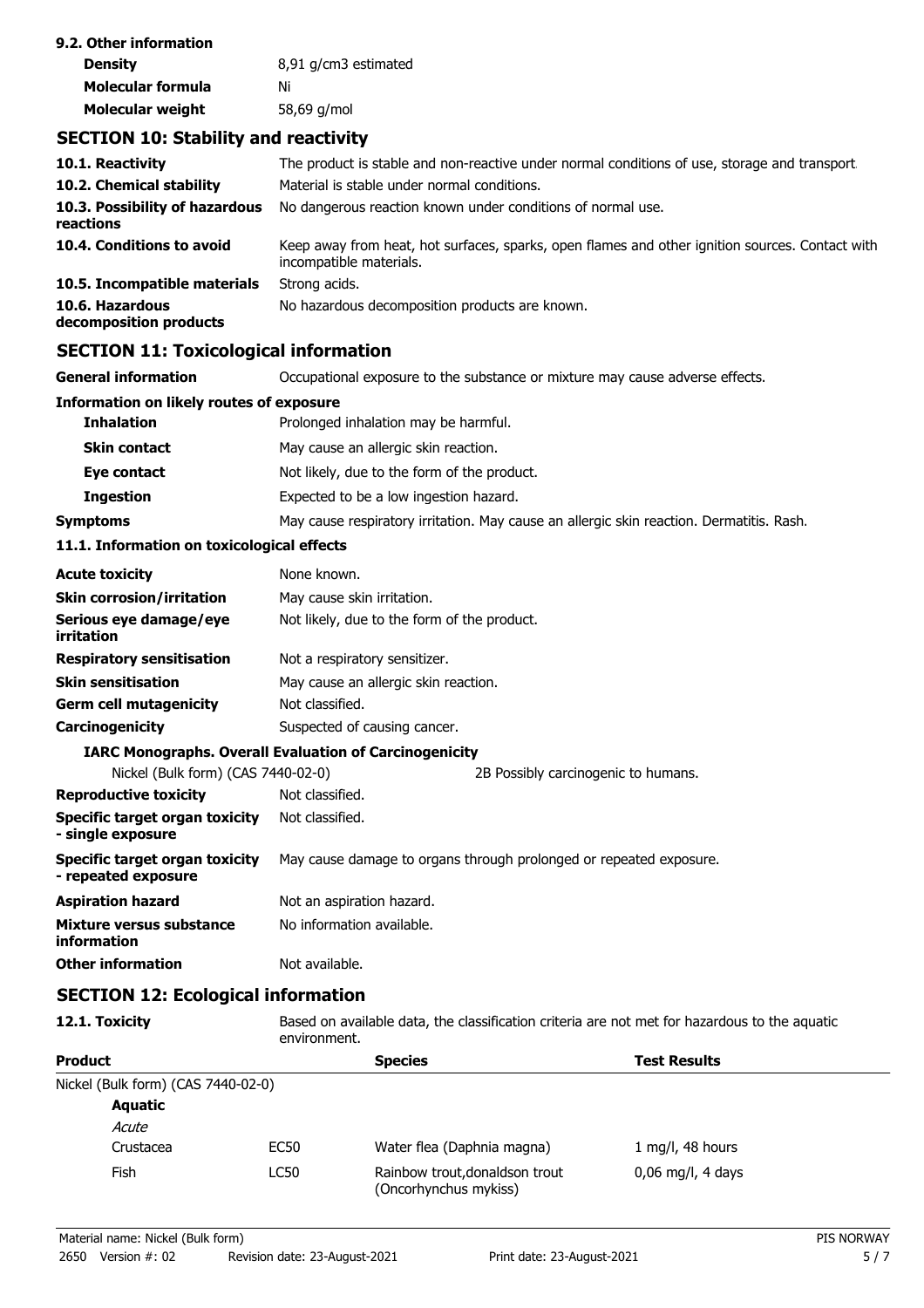| 12.2. Persistence and<br>degradability                    | No data is available on the degradability of any ingredients in the mixture.                                                                                                               |
|-----------------------------------------------------------|--------------------------------------------------------------------------------------------------------------------------------------------------------------------------------------------|
| 12.3. Bioaccumulative<br>potential                        | No data available.                                                                                                                                                                         |
| <b>Partition coefficient</b><br>n-octanol/water (log Kow) | Not applicable.                                                                                                                                                                            |
| <b>Bioconcentration factor (BCF)</b>                      | Not available.                                                                                                                                                                             |
| 12.4. Mobility in soil                                    | No data available.                                                                                                                                                                         |
| 12.5. Results of PBT and<br><b>vPvB</b> assessment        | Not a PBT or vPvB substance or mixture.                                                                                                                                                    |
| 12.6. Other adverse effects                               | No other adverse environmental effects (e.g. ozone depletion, photochemical ozone creation<br>potential, endocrine disruption, global warming potential) are expected from this component. |

## **SECTION 13: Disposal considerations**

| 13.1. Waste treatment methods          |                                                                                                                                                                                                                        |
|----------------------------------------|------------------------------------------------------------------------------------------------------------------------------------------------------------------------------------------------------------------------|
| Residual waste                         | Dispose of in accordance with local regulations. Empty containers or liners may retain some product<br>residues. This material and its container must be disposed of in a safe manner (see: Disposal<br>instructions). |
| <b>Contaminated packaging</b>          | Since emptied containers may retain product residue, follow label warnings even after container is<br>emptied. Empty containers should be taken to an approved waste handling site for recycling or<br>disposal.       |
| EU waste code                          | The Waste code should be assigned in discussion between the user, the producer and the waste<br>disposal company.                                                                                                      |
| <b>Disposal</b><br>methods/information | Collect and reclaim or dispose in sealed containers at licensed waste disposal site. Dispose of<br>contents/container in accordance with local/regional/national/international regulations.                            |
| <b>Special precautions</b>             | Dispose in accordance with all applicable regulations.                                                                                                                                                                 |
|                                        |                                                                                                                                                                                                                        |

## **SECTION 14: Transport information**

### **ADR**

14.1. - 14.6.: Not regulated as dangerous goods.

### **RID**

14.1. - 14.6.: Not regulated as dangerous goods.

### **ADN**

14.1. - 14.6.: Not regulated as dangerous goods.

### **IATA**

14.1. - 14.6.: Not regulated as dangerous goods.

#### **IMDG**

14.1. - 14.6.: Not regulated as dangerous goods.

## **SECTION 15: Regulatory information**

### **15.1. Safety, health and environmental regulations/legislation specific for the substance or mixture**

### **EU regulations**

**Regulation (EC) No. 1005/2009 on substances that deplete the ozone layer, Annex I and II, as amended** Not listed.

**Regulation (EU) 2019/1021 On persistent organic pollutants (recast), as amended** Not listed.

**Regulation (EU) No. 649/2012 concerning the export and import of dangerous chemicals, Annex I, Part 1 as amended**

Not listed.

**Regulation (EU) No. 649/2012 concerning the export and import of dangerous chemicals, Annex I, Part 2 as amended**

Not listed.

**Regulation (EU) No. 649/2012 concerning the export and import of dangerous chemicals, Annex I, Part 3 as amended**

Not listed.

**Regulation (EU) No. 649/2012 concerning the export and import of dangerous chemicals, Annex V as amended** Not listed.

## **Regulation (EC) No. 166/2006 Annex II Pollutant Release and Transfer Registry, as amended** Nickel (Bulk form) (CAS 7440-02-0)